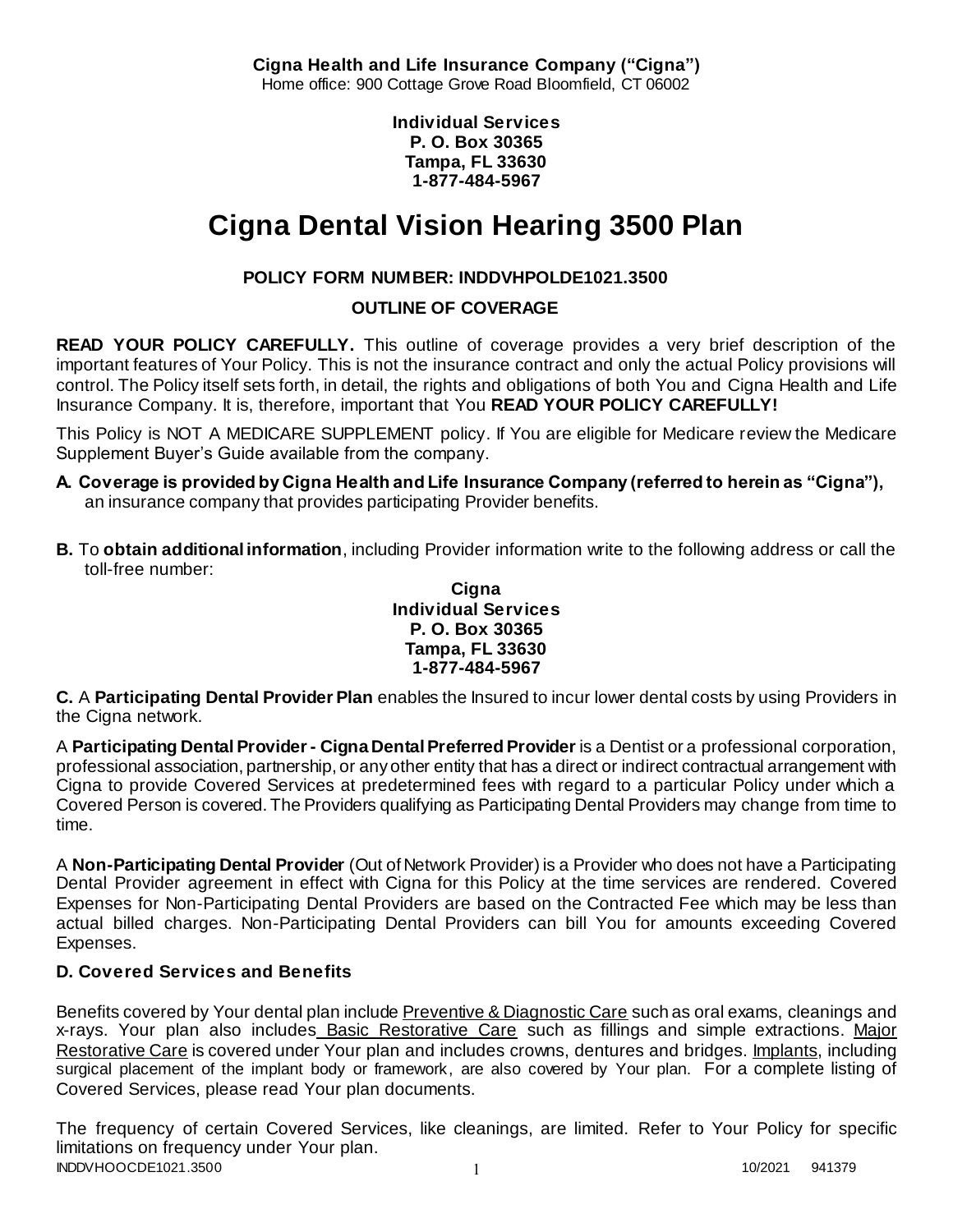### **Benefit Schedule**

The benefits outlined in the table below show the payment percentages for Covered Expenses **AFTER** any applicable Deductibles have been satisfied unless otherwise stated.

# **CIGNA DENTAL, VISION, AND HEARING INSURANCE** *The Schedule*

#### **For You and Your Dependents**

#### **The Schedule – Dental Benefits**

If You select a Participating Dental Provider, Your cost will be less than if You select a Non-Participating Dental Provider.

#### **Emergency Services**

The Benefit Percentage payable for Emergency Services charges made by a Non-Participating Dental Provider is the same Benefit Percentage as for Participating Dental Provider Charges. Dental Emergency services are required immediately to either alleviate pain or to treat the sudden onset of an acute dental condition. These are usually minor procedures performed in response to serious symptoms, which temporarily relieve significant pain, but do not effect a definitive cure, and which, if not rendered, will likely result in a more serious dental or medical complication.

#### **Dental Deductibles**

Dental Deductibles are expenses to be paid by You or Your Dependent. Dental Deductibles are in addition to any Coinsurance. Once the Dental Deductible maximum in The Schedule has been reached You and Your family need not satisfy any further dental deductible for the rest of that year.

#### **Participating Dental Provider Payment**

Participating Dental Provider services are paid based on the Contracted Fee agreed upon by the Provider and Cigna.

#### **Non-Participating Dental Provider Payment**

Non-Participating Dental Provider services are paid based on the Contracted Fee.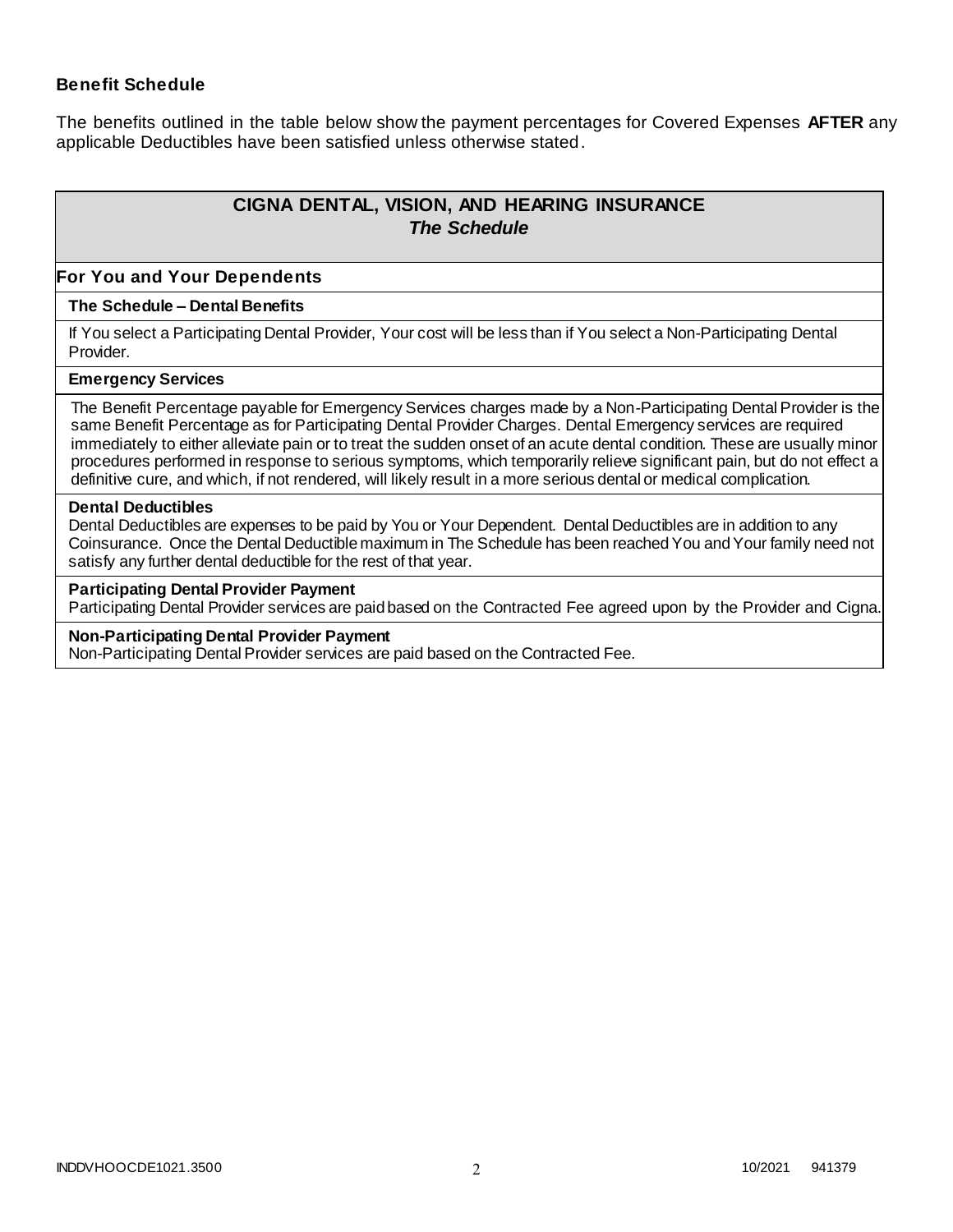| DENTAL BENEFIT HIGHLIGHTS                                                                                                                                                                                                                                                 |                                                  |
|---------------------------------------------------------------------------------------------------------------------------------------------------------------------------------------------------------------------------------------------------------------------------|--------------------------------------------------|
| Classes I, II, III, IX<br><b>Calendar Year Maximum</b>                                                                                                                                                                                                                    | \$2,500 per person                               |
| <b>Class IX Lifetime Maximum</b>                                                                                                                                                                                                                                          | \$2,000 per person                               |
| <b>Calendar Year Dental Deductible</b>                                                                                                                                                                                                                                    |                                                  |
| Individual                                                                                                                                                                                                                                                                | \$100 per person                                 |
|                                                                                                                                                                                                                                                                           | Not Applicable to Class I                        |
| <b>Class I</b>                                                                                                                                                                                                                                                            | The Percentage of Covered Expenses the Plan Pays |
| Preventive Care<br>Oral Exams<br>Routine Cleanings<br>Routine X-rays<br>Non-Routine X-rays<br><b>Fluoride Application</b><br><b>Sealants</b><br>Space Maintainers (non-orthodontic)<br>Emergency Care to Relieve Pain                                                     | 100%                                             |
| <b>Class II</b>                                                                                                                                                                                                                                                           | The Percentage of Covered Expenses the Plan Pays |
| <b>Basic Restorative</b><br>Fillings<br>Surgical Extraction of Impacted Teeth<br>Oral Surgery, Simple Extractions<br>Relines, Rebases, and Adjustments<br>Repairs - Bridges, Crowns, and Inlays<br>Repairs - Dentures                                                     | 80% after dental deductible                      |
| <b>Class III</b>                                                                                                                                                                                                                                                          | The Percentage of Covered Expenses the Plan Pays |
| <b>Major Restorative</b><br>Crowns / Inlays / Onlays<br>Root Canal Therapy / Endodontics<br><b>Minor Periodontics</b><br><b>Major Periodontics</b><br>Oral Surgery, All Except Simple Extractions<br>Prosthesis Over Implant<br>Anesthetics<br>Dentures<br><b>Bridges</b> | 50% after dental deductible                      |
| <b>Class IX</b>                                                                                                                                                                                                                                                           | The Percentage of Covered Expenses the Plan Pays |
| Implants                                                                                                                                                                                                                                                                  | 50% after plan deductible                        |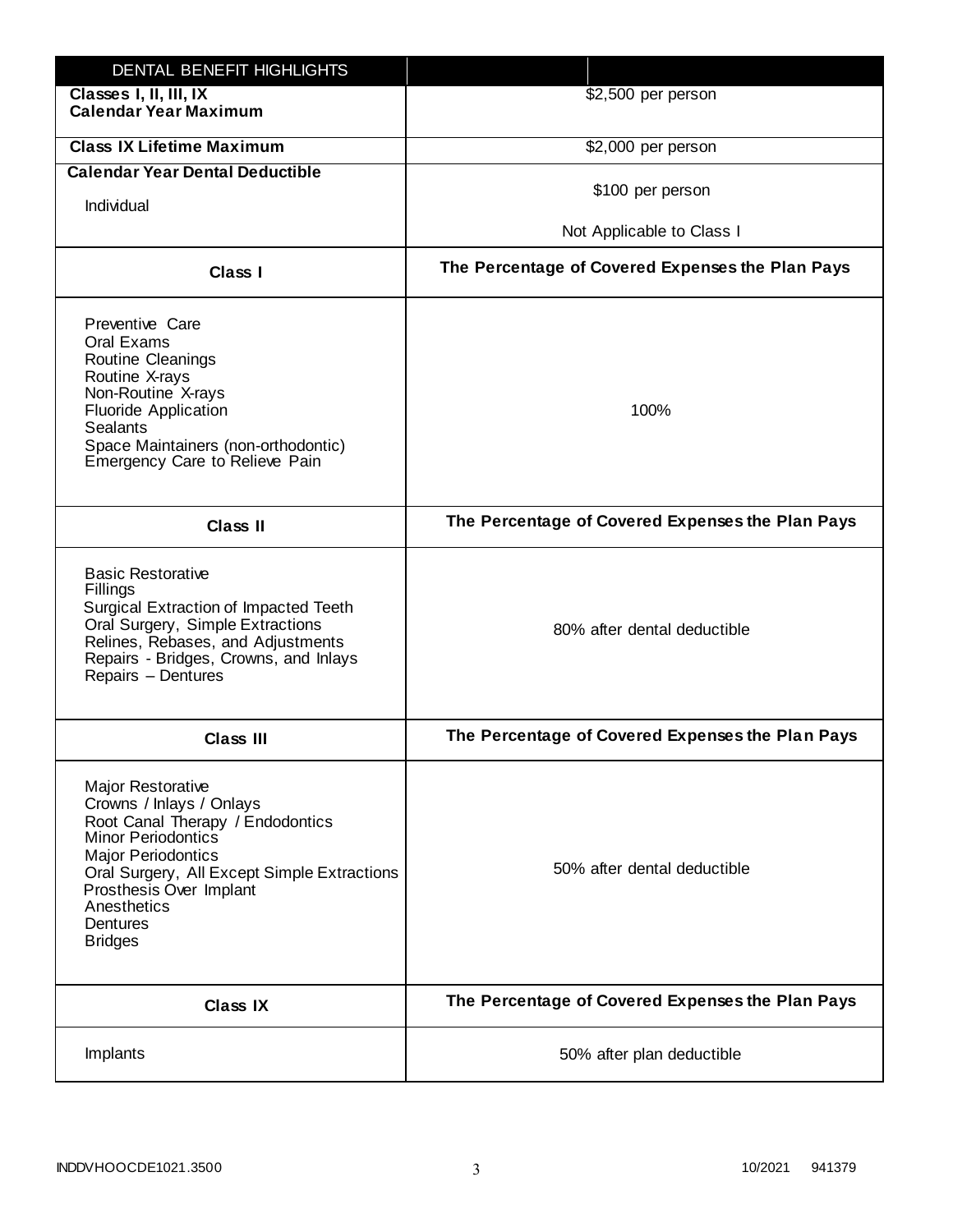| The Schedule - Vision Benefits                                                                  |                                                                                          |
|-------------------------------------------------------------------------------------------------|------------------------------------------------------------------------------------------|
| <b>VISION BENEFIT HIGHLIGHTS</b>                                                                |                                                                                          |
| Eye Examinations, including refraction                                                          | The plan pays 90% of expenses, not to exceed a \$100 calendar<br>year maximum per person |
| Materials (corrective eyeglasses or contact<br>lenses, including fittings and follow-up visits) | \$300 calendar year maximum per person                                                   |

| The Schedule - Hearing Benefits                             |                                        |
|-------------------------------------------------------------|----------------------------------------|
| <b>HEARING BENEFIT HIGHLIGHTS</b>                           |                                        |
| <b>Hearing Examinations</b>                                 | \$50 calendar year maximum per person  |
| Materials (Hearing Aids, including fittings<br>and repairs) | \$700 calendar year maximum per person |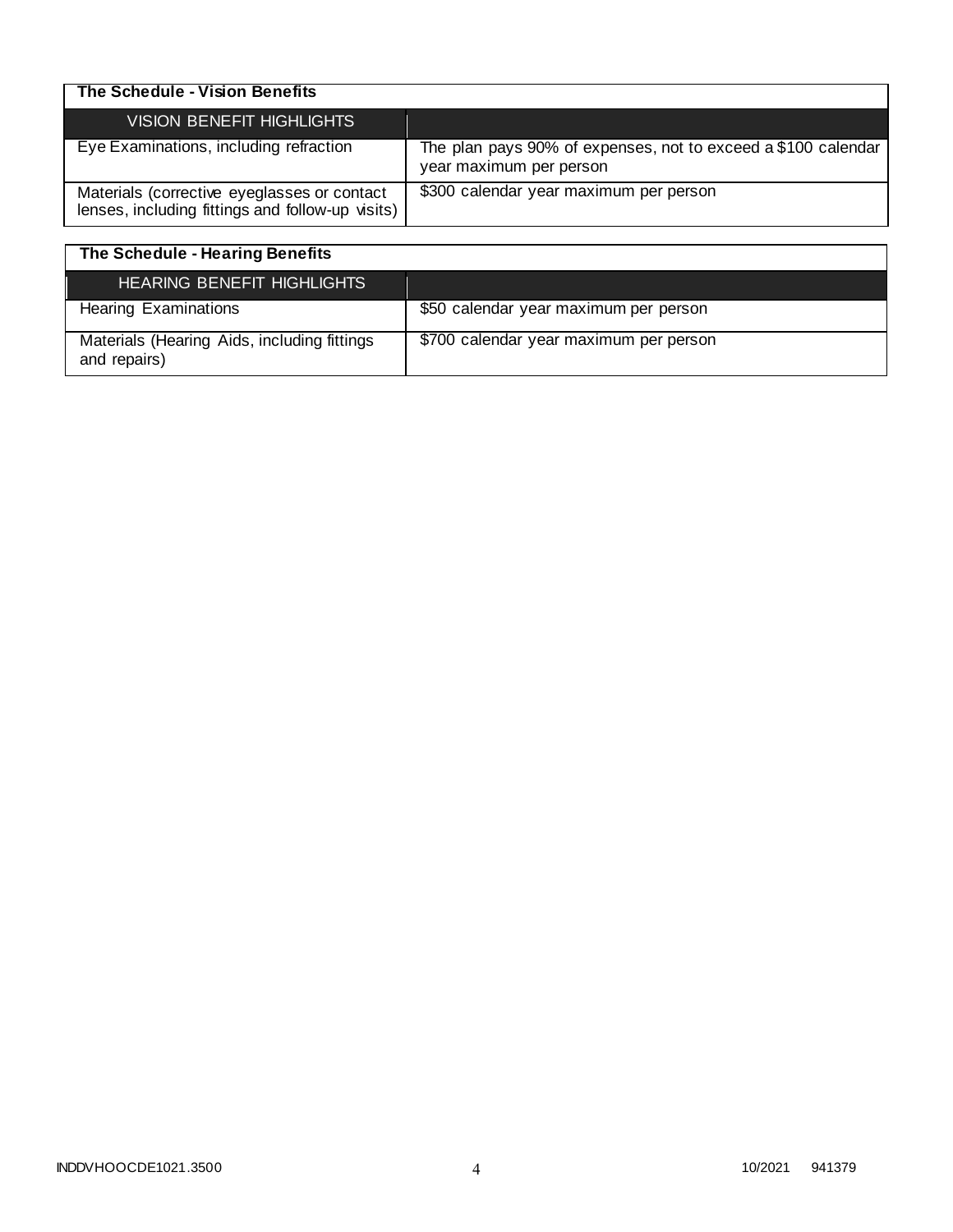### **Waiting Periods**

A Covered Person may access their dental, vision, and hearing benefit insurance once he or she has satisfied the following waiting periods:

- There is no waiting period for Class I or II dental benefits or for vision and hearing benefits.
- After 6 consecutive months of coverage dental benefits will increase to include the list of Class III procedures.
- After 12 consecutive months of coverage dental benefits will increase to include the list of Class IX procedures.

### **Missing Teeth Limitation**

There is no payment for replacement of teeth that are missing when a person first becomes insured. This payment limitation no longer applies after 24 months of continuous coverage.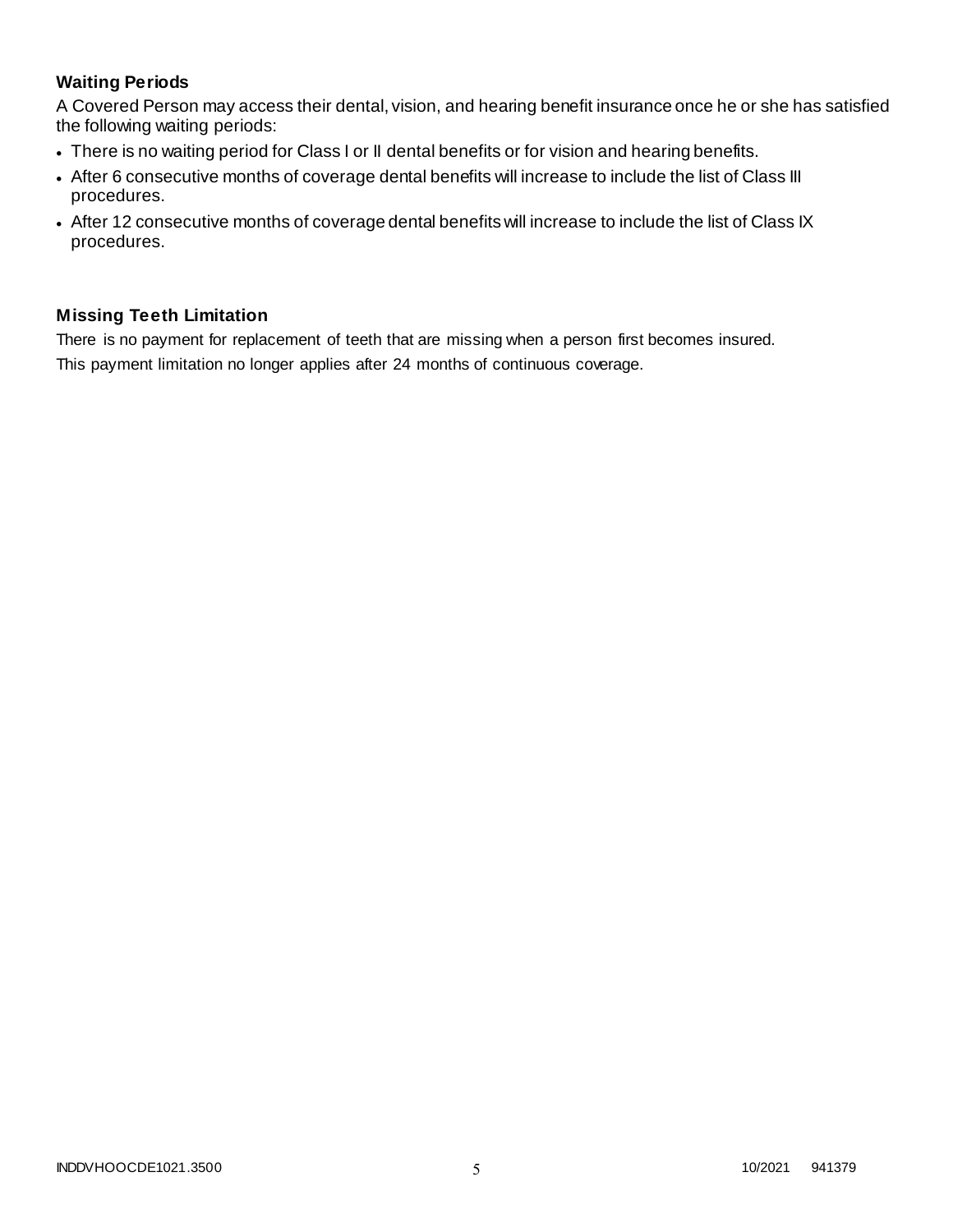### **E. Insured's Financial Responsibility**

The Insured is responsible for paying the monthly or quarterly premium on a timely basis. The Insured is also responsible to pay Providers for charges that are applied to the Deductibles, Coinsurance, and any amounts charged by Non-Participating Dental Providers in excess of the Contracted Fee. In addition, any charges for Medically Necessary and/or Dentally Necessary items that are excluded under the Policy are the responsibility of the Insured.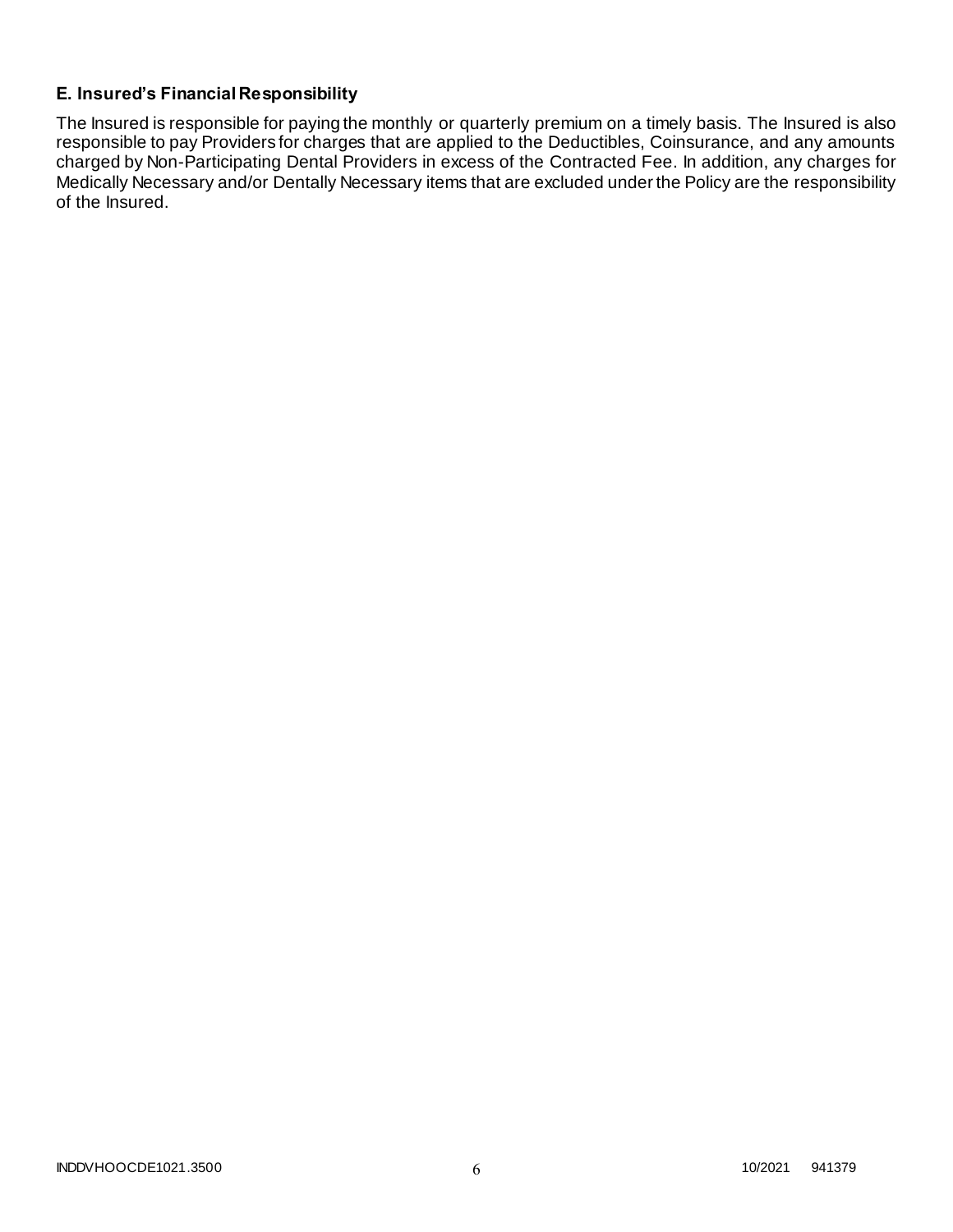# **F. Exclusions And Limitations: What Is Not Covered By This Policy**

# **Expenses Not Covered**

Covered Expenses will not include, and no payment will be made for:

- procedures which are not included in the list of Covered Dental Services, Covered Vision Services, or Covered Hearing Services;
- cone beam imaging;
- instruction for plaque control, oral hygiene and diet;
- core build-ups;
- veneers;
- precious or semi-precious metals for crowns, bridges and abutments;
- restoration of teeth which have been damaged by erosion, attrition or abrasion;
- bite registrations; precision or semi-precision attachments; or splinting;
- orthodontic treatment, except for the treatment of cleft lip and cleft palate;
- general anesthesia or intravenous sedation, when used for the purposes of anxiety control or patient management is not covered; may be considered only when medically or dentally necessary and when in conjunction with covered complex oral surgery;
- athletic mouth guards;
- services performed solely for cosmetic reasons;
- personalization or decoration of any dental device or dental work;
- replacement of an appliance per benefit guidelines;
- services that are deemed to be medical in nature;
- services and supplies received from a hospital;
- prescription drugs;
- plano lenses;
- VDT (video display terminal)/computer eyeglass benefit;
- medical or surgical treatment of the eyes;
- any type of corrective vision surgery, including LASIK surgery, radial ketatonomy (RK), automated lamellar keratoplasty (ALK), or conductive keratoplasty (CK);
- Orthoptic or vision training and any associated supplemental testing;
- any eye examination, or any corrective eyewear, required by an employer as a condition of employment;
- safety eyewear;
- sub-normal vision aids or non-prescription lenses;
- Magnification or low vision aids not shown as covered in the Schedule of Vision Coverage;
- Assistive Listening Devices (ALDs);
- medical and/or surgical treatment of the internal or external structures of the ear, including but not limited to Cochlear implants;
- Hearing Aids not prescribed by a Licensed Hearing Care Professional;
- ear protective devices or plugs;
- Hearing Aids maintenance/service contracts, ear molds and other miscellaneous repairs;
- Hearing Aids purchased online or over the counter (OTC); or
- Disposable Hearing Aids.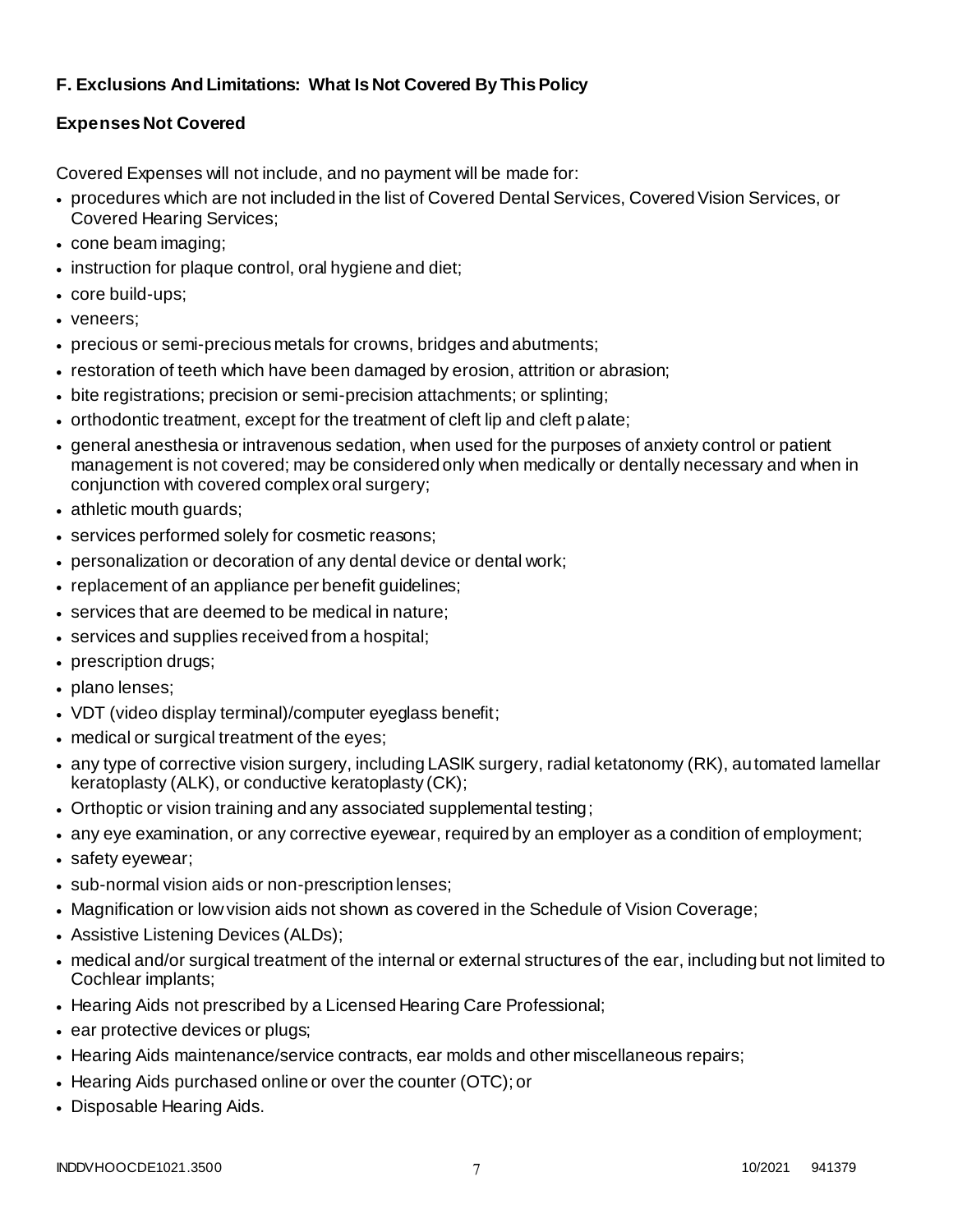### **General Limitations**

No payment will be made for expenses incurred for You or any one of Your Dependents:

- For services not specifically listed as Covered Services in this Policy;
- For services or supplies that are not Medically Necessary;
- For services received before the Effective Date of coverage;
- For services received after coverage under this Policy ends;
- For services for which You have no legal obligation to pay or for which no charge would be made if You did not have insurance coverage;
- For Professional services or supplies received or purchased directly or on Your behalf by anyone, including a Provider, from any of the following:
	- Yourself or Your employer;
	- a person who lives in the Covered Person's home, or that person's employer;
	- a person who is related to the Covered Person by blood, marriage or adoption, or that person's employer.
- for or in connection with an Injury arising out of, or in the course of, any employment for wage or profit;
- for or in connection with a Sickness which is covered under any workers' compensation or similar law;
- for charges made by a Hospital owned or operated by or which provides care or performs services for, the United States Government, if such charges are directly related to a condition which occurred while serving in the military or an associated auxiliary unit;
- services or supplies received due to an act of war, declared or undeclared while serving in the military or an associated auxiliary unit;
- to the extent that payment is unlawful where the person resides when the expenses are incurred;
- for charges which the person is not legally required to pay;
- for charges which would not have been made if the person had no insurance;
- to the extent that billed charges exceed the rate of reimbursement as described in the Schedule;
- for charges for unnecessary care, treatment or surgery;
- to the extent that You or any of Your Dependents is in any way paid or entitled to payment for those expenses by or through a public program, other than Medicaid;
- for or in connection with experimental procedures or treatment methods not approved by the American Dental Association or the appropriate dental specialty society;
- Procedures that are a covered expense under any other plan which provides dental, vision, or hearing benefits;
- To the extent that benefits are paid or payable for those expenses under the mandatory part of any auto insurance policy written to comply with a "no-fault" insurance law or an uninsured motorist insurance law. Cigna will take into account any adjustment option chosen under such part by You or any one of Your Dependents.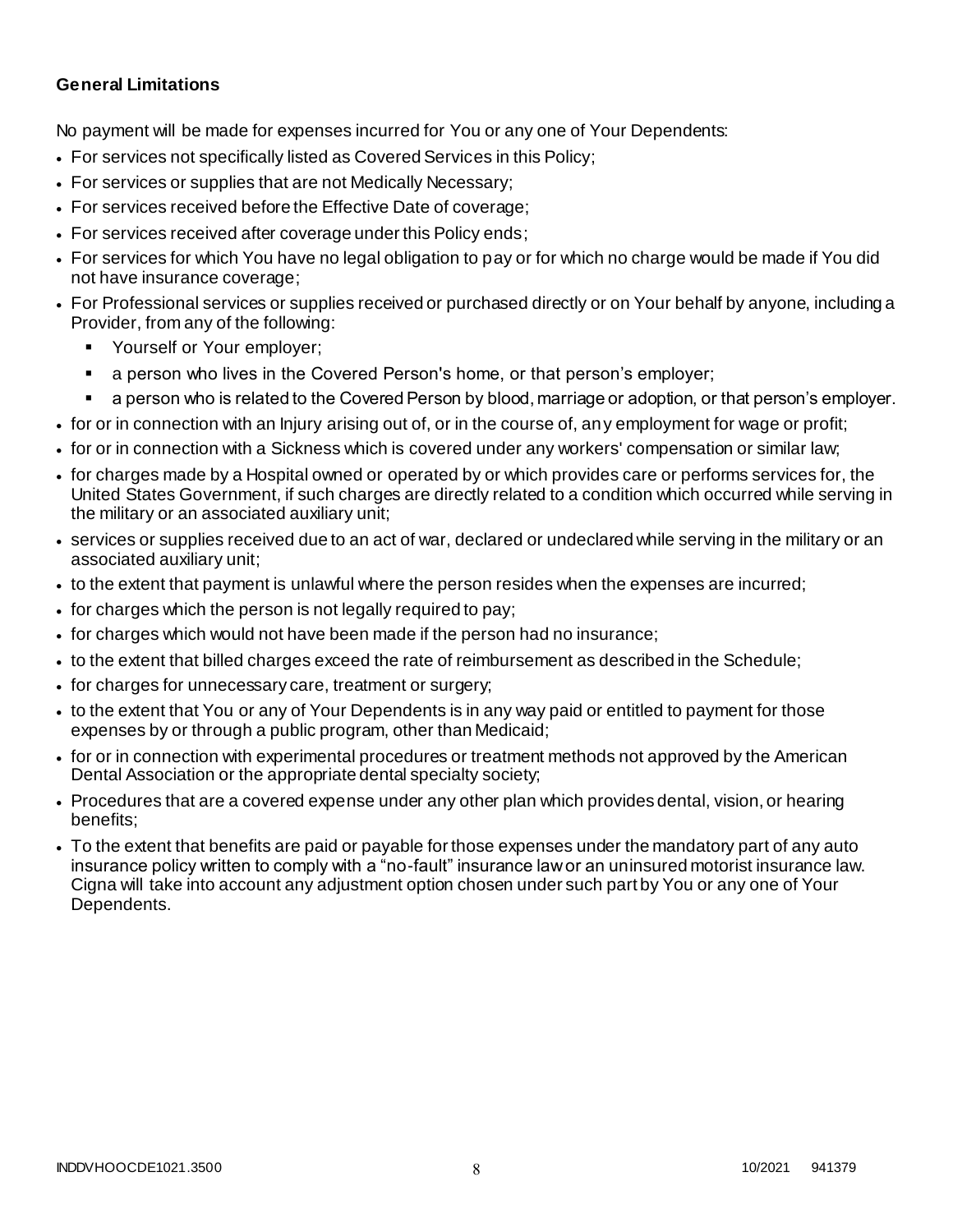### **G. Predetermination of Dental Benefits Program**

Predetermination of Benefits is a voluntary review of a Dentist's proposed treatment plan and expected charges. It is not preauthorization of service and is not required.

The treatment plan should include supporting pre-operative x-rays and other diagnostic materials as requested by Cigna's dental consultant. If there is a change in the treatment plan, a revised plan should be submitted.

Cigna will determine covered dental expenses for the proposed treatment plan. If there is no Predetermination of Benefits, Cigna will determine covered dental expenses when it receives a claim.

Review of proposed treatment is advised whenever extensive dental work is recommended when charges exceed **\$500**.

Predetermination of Benefits is not a guarantee of a set payment. Payment is based on the services that are actually delivered and the coverage in force at the time services are completed.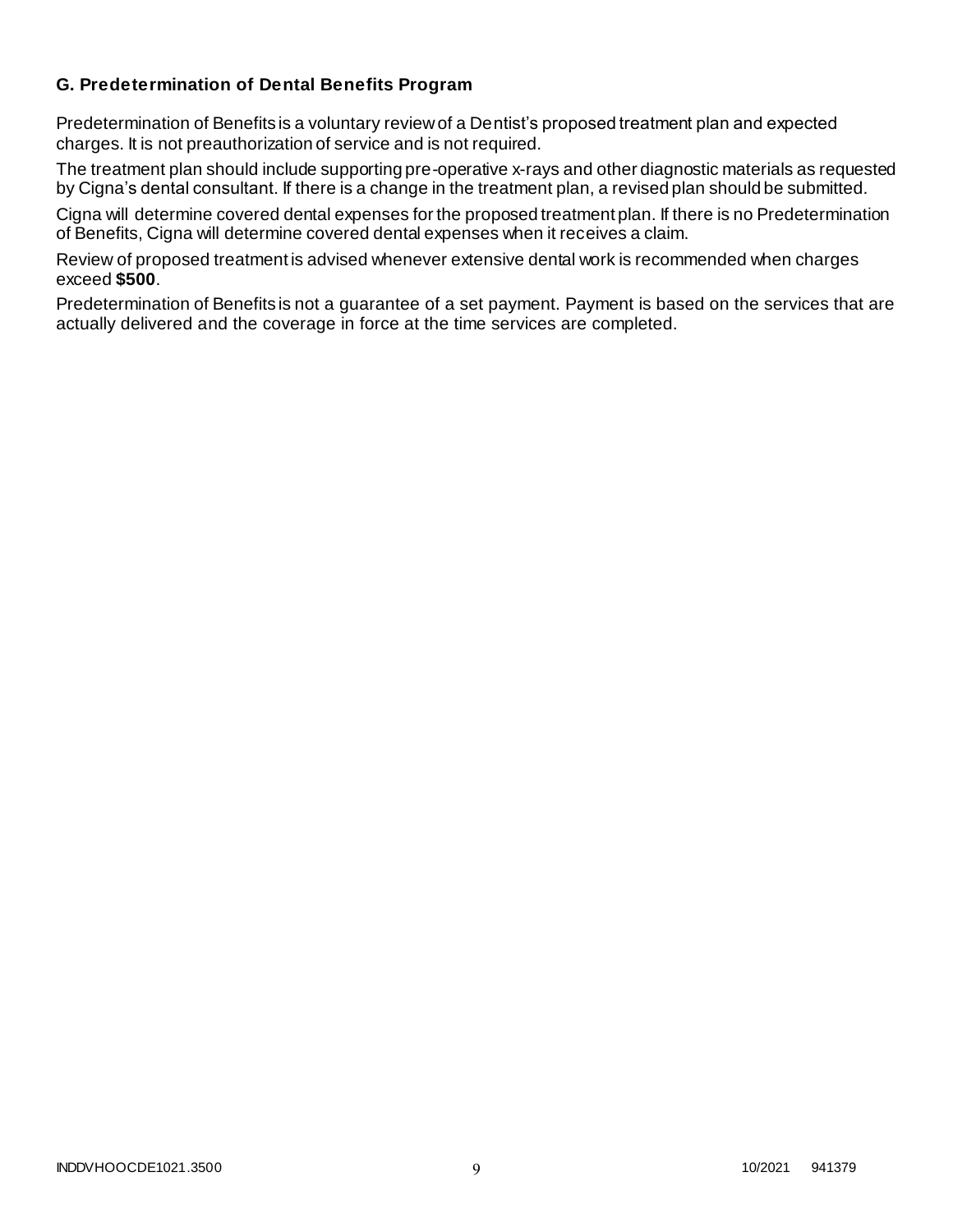### **H. General Provisions**

### **WHEN YOU HAVE A COMPLAINT OR AN APPEAL**

For the purposes of this section, any reference to "You," "Your" or "Yourself" also refers to a representative or Provider designated by You to act on Your behalf, unless otherwise noted.

We want You to be completely satisfied with the care You receive. That is why We have established a process for addressing Your concerns and solving Your problems.

#### **Start with Member Services**

We are here to listen and help. If You have a concern regarding a person, a service, the quality of care, or contractual benefits, You can call Our toll-free number and explain Your concern to one of Our Customer Service representatives. You can also express that concern in writing. Please call or write to Us at the following:

Customer Services Toll-Free Number or address on mycigna.com, explanation of benefits or claim form

We will do Our best to resolve the matter on Your initial contact. If We need more time to review or investigate Your concern, We will get back to You as soon as possible, but in any case within 30 days. If You are not satisfied with the results of a coverage decision, You can start the appeals procedure.

#### **Appeals Procedure**

Cigna has a two step appeals procedure for coverage decisions. To initiate an appeal, You must submit a request for an appeal in writing within 365 days of receipt of a denial notice. You should state the reason why You feel Your appeal should be approved and include any information supporting Your appeal. If You are unable or choose not to write, You may ask to register Your appeal by telephone. Call or write to Us at the toll-free number or address on Your Benefit Identification card, explanation of benefits or claim f orm.

#### **Level One Appeal**

Your appeal will be reviewed and the decision made by someone not involved in the initial decision. Appeals involving Medical Necessity or clinical appropriateness will be considered by a health care professional.

For level one appeals, We will respond in writing with a decision within 30 calendar days after We receive an appeal for a postservice coverage determination. If more time or information is needed to make the determination, We will notify You in writing to request an extension of up to 15 calendar days and to specify any additional information needed to complete the review.

If You are not satisfied with Our level-one appeal decision, You may request a level-two appeal.

#### **Level Two Appeal**

If You are dissatisfied with Our level one appeal decision, You may request a second review. To start a level two appeal, follow the same process required for a level one appeal.

Most requests for a second review will be conducted by the Appeals Committee, which consists of at least three people. Anyone involved in the prior decision may not vote on the Committee. For appeals involving Medical Necessity or clinical appropriateness, the Committee will consult with at least one Dentist reviewer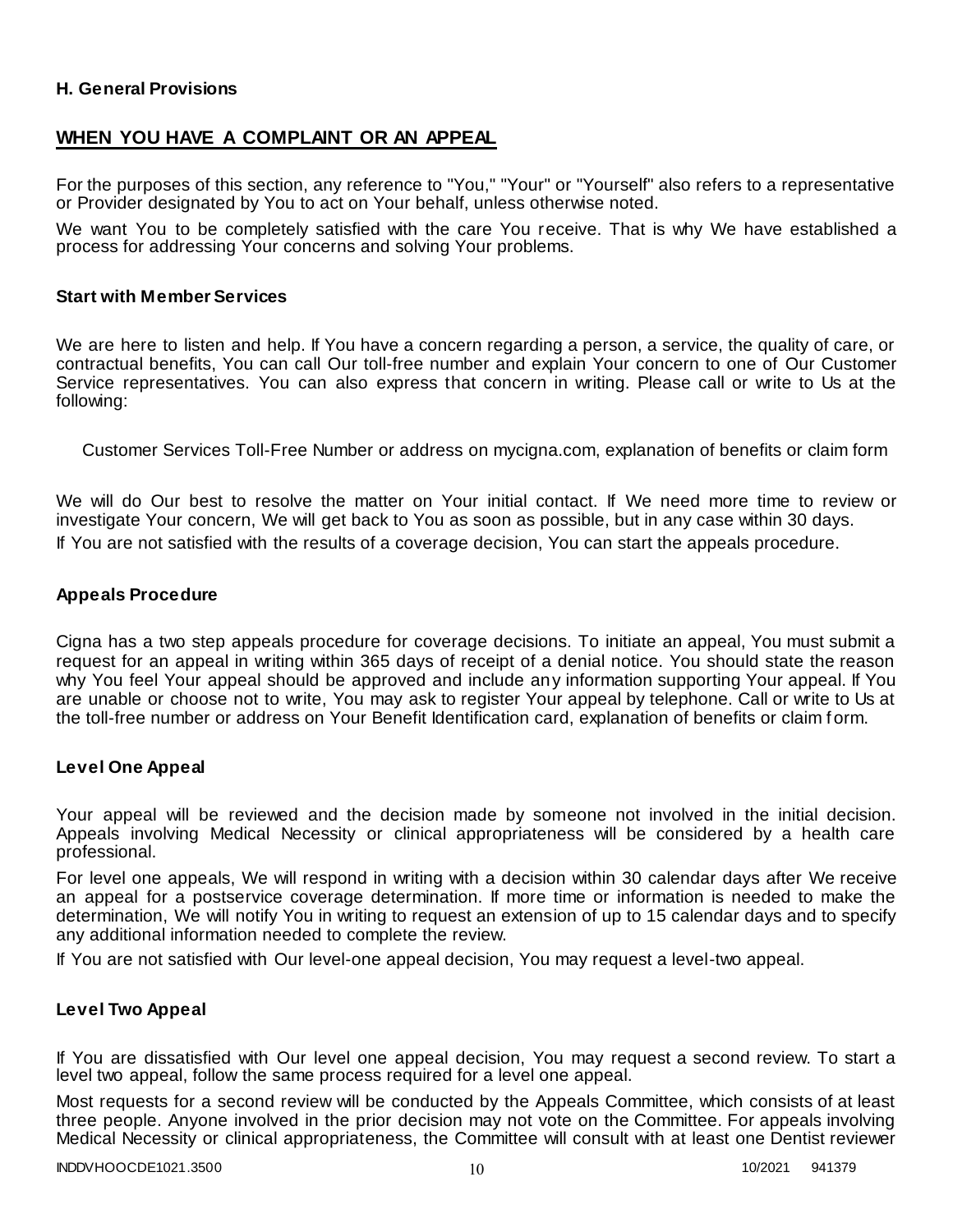in the same or similar specialty as the care under consideration, as determined by Cigna's Dentist reviewer. You may present Your situation to the Committee in person or by conference call.

For level two appeals We will acknowledge in writing that We have received Your request and schedule a Committee review. For postservice claims, the Committee review will be completed within 30 calendar days. If more time or information is needed to make the determination, We will notify You in writing to request an extension of up to 15 calendar days and to specify any additional information needed by the Committee to complete the review. You will be notified in writing of the Committee's decision within five working days after the Committee meeting, and within the Committee review time frames above if the Committee does not approve the requested coverage.

#### **Notice of Benefit Determination on Appeal**

Every notice of an appeal decision will be provided in writing or electronically and, if an adverse determination, will include:

- (1) the specific reason or reasons for the denial decision;
- (2) reference to the specific Policy provisions on which the decision is based;
- (3) a statement that the claimant is entitled to receive, upon request and free of charge, reasonable access to and copies of all documents, records, and other Relevant Information as defined;
- (4) upon request and free of charge, a copy of any internal rule, guideline, protocol or other similar criterion that was relied upon in making the adverse determination regarding Your appeal, and an explanation of the scientific or clinical judgment for a determination that is based on a medical necessity, experimental treatment or other similar exclusion or limit.

#### **Relevant Information**

Relevant Information is any document, record, or other information which was relied upon in making the benefit determination; was submitted, considered, or generated in the course of making the benefit determination, without regard to whether such document, record, or other information was relied upon in making the benefit determination; demonstrates compliance with the administrative processes and safeguards required by federal law in making the benefit determination; or constitutes a statement of policy or guidance with respect to the plan concerning the denied treatment option or benefit or the claimant's diagnosis, without regard to whether such advice or statement was relied upon in making the benefit determination.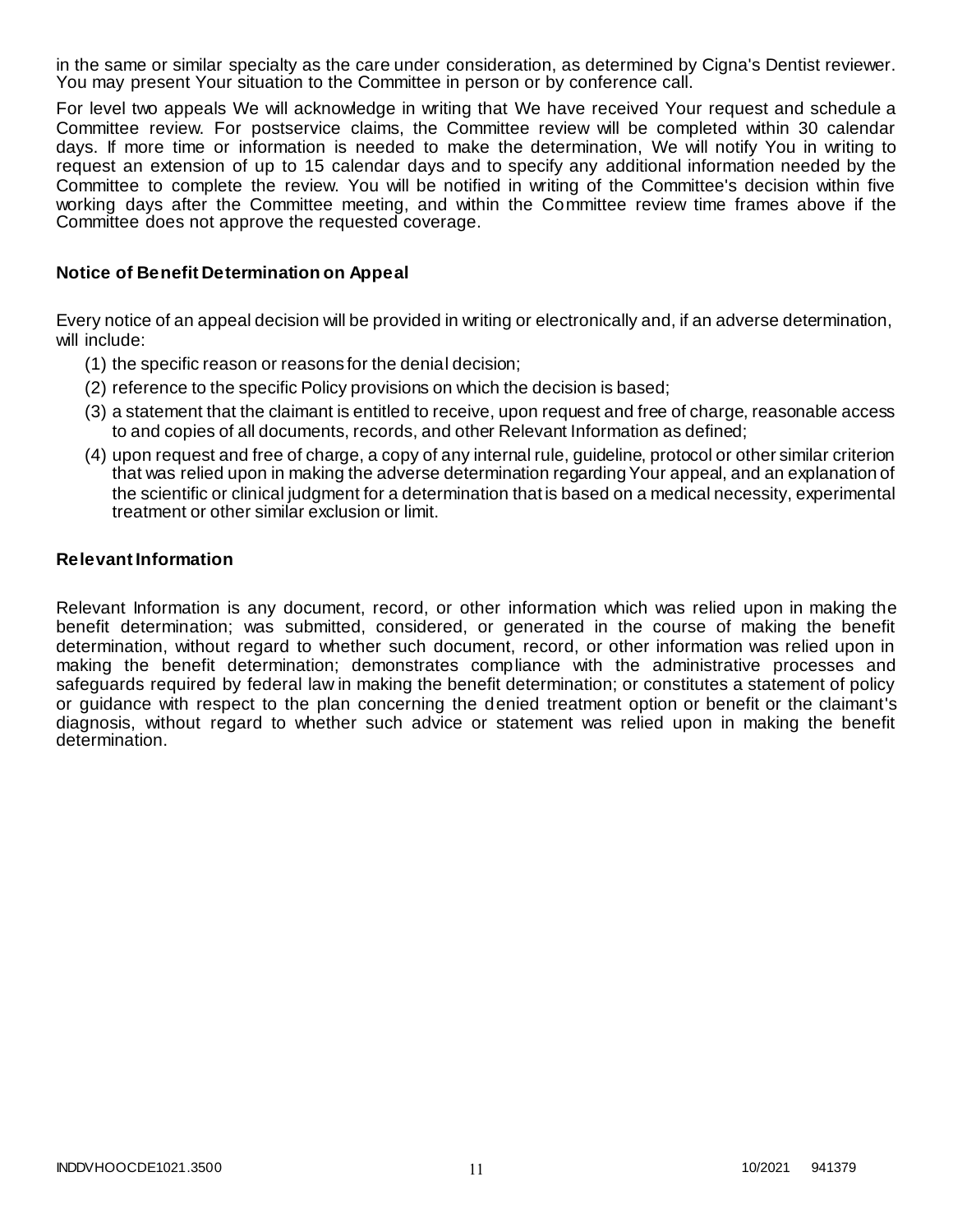# **I. Participating Dental Providers**

Cigna will provide a current list of Dentists currently participating with Cigna and their locations to each Covered Person upon request.

To verify if a Dentist is currently participating with Cigna and is accepting new Cigna Insureds, the Covered Person should visit Our website at mycigna.com.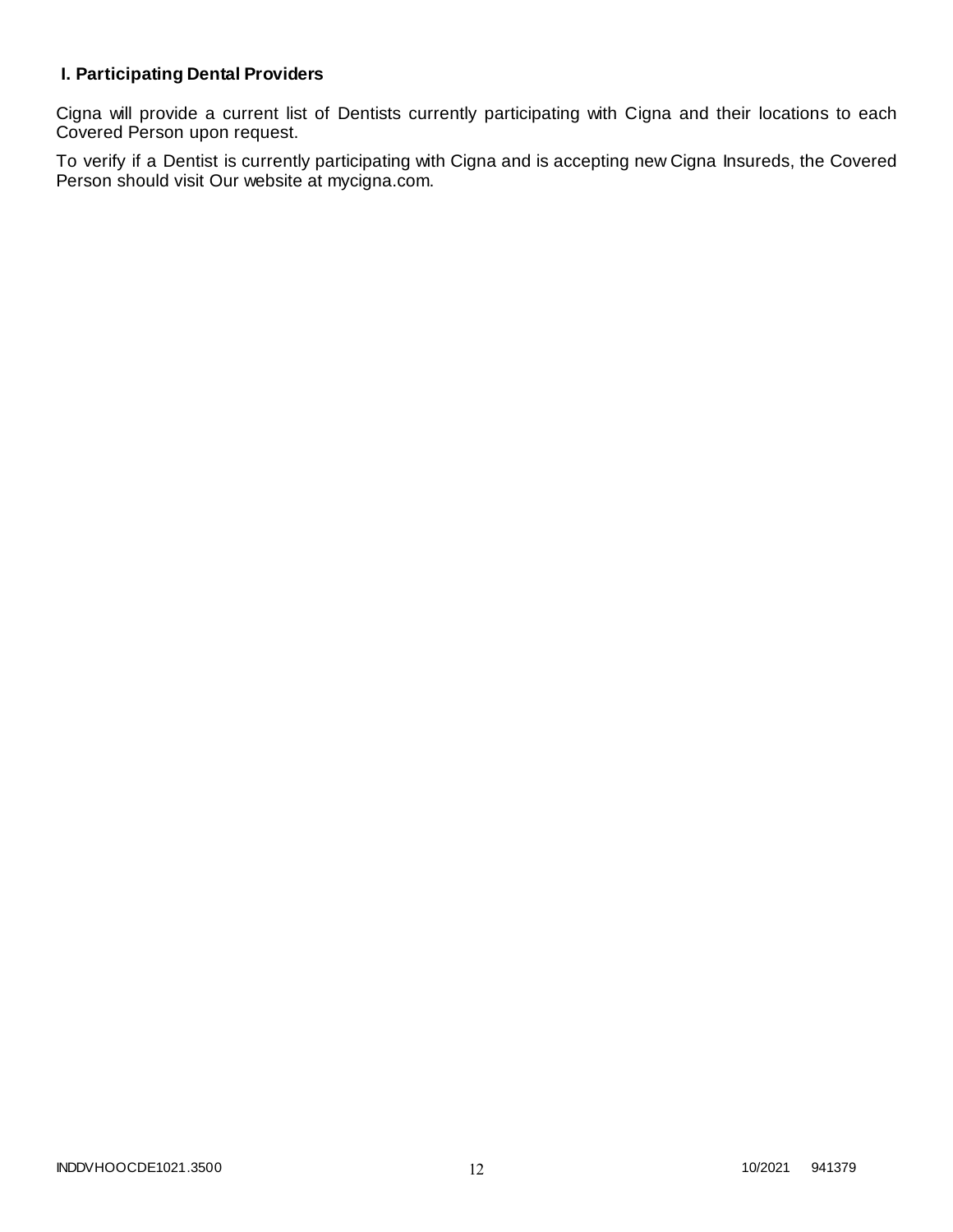### **J. Renewability, Eligibility, and Continuation**

1. The Policy will renew except for the specific events stated in the Policy. Cigna may change the premiums of the Policy with 60 days written notice to the Insured. However, Cigna will not refuse to renew or change the premium schedule for the Policy on an individual basis, but only for all Insureds in the same class and covered under the same Policy as You.

2. The individual plan is designed for residents of Delaware who are not enrolled under or covered by any other group or individual health coverage. You must notify Cigna of all changes that may affect any Covered Person's eligibility under the Policy.

3. You or Your Dependent(s) will become ineligible for coverage:

- When premiums are not paid according to the due dates and grace periods described in the premium section.
- With respect to Your Spouse, Domestic Partner, or partner to a Civil Union: when the Spouse is no longer married to the Insured or when the union is dissolved.
- With respect to You and Your Family Member(s): when You no longer meet the requirements listed in the Conditions of Eligibility section.
- The date the Policy terminates.
- When the Insured no longer lives in the Service Area.

4. If a Covered Person's eligibility under this Plan would terminate due to the Insured's death, divorce or if other Dependents would become ineligible due to age or no longer qualify as dependents for coverage under this Plan; except for the Insured's failure to pay premium, the Covered Person's insurance will be continued if the Covered Person exercising the continuation right notifies Cigna and pays the appropriate monthly premium within 60 days following the date this Policy would otherwise terminate. Any waiting periods in the new Plan will be considered as being met to the extent coverage was in force under this Plan.